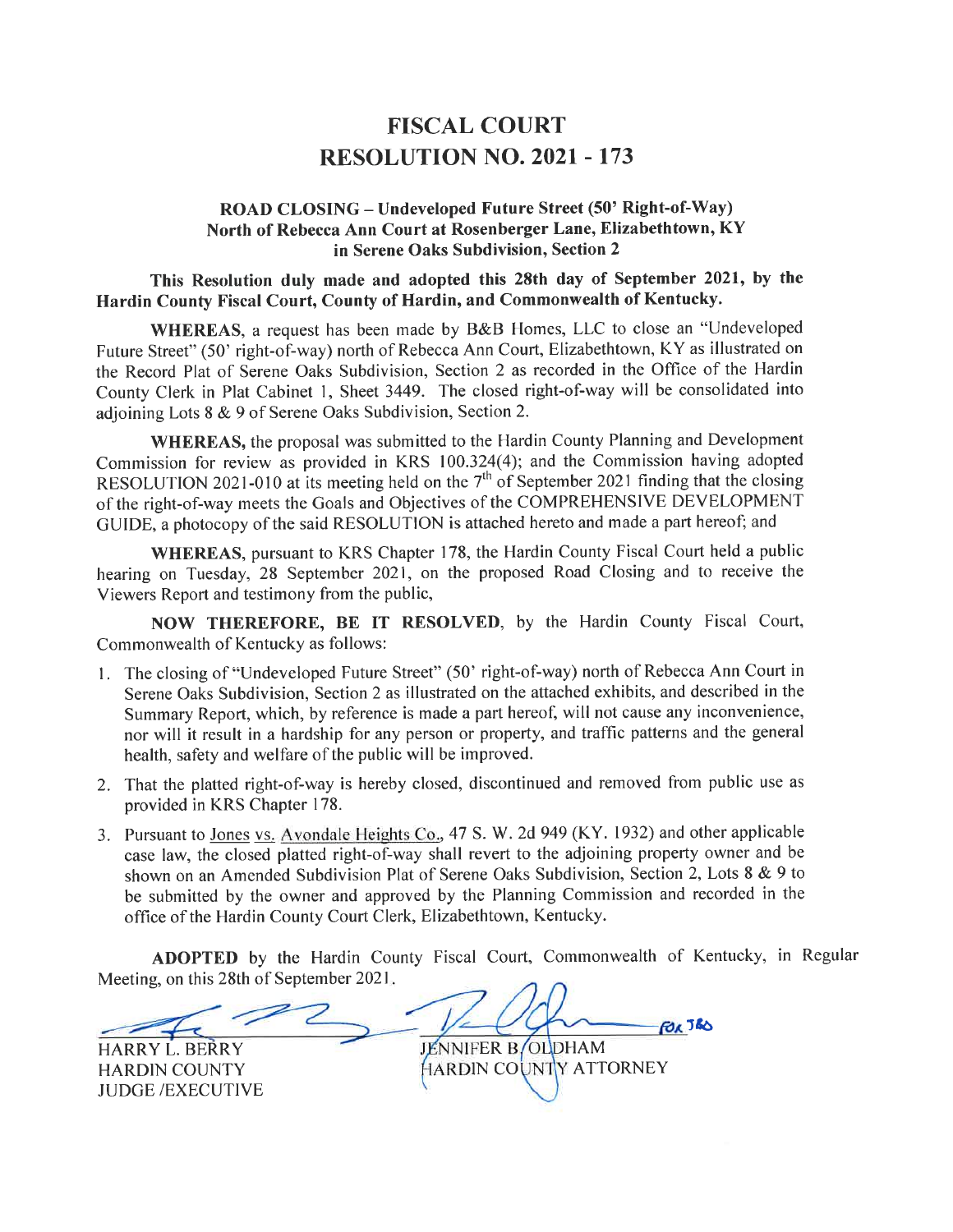BE IT RESOLVED, upon recommendation of Judge/Executive Harry L. Berry, to approve the following changes within the EMS Department:

- 1. The hiring of Alli Higdon, 56 hour EMT, at Grade 5, Step EOI, at \$12.23 hourly with a uniform allowance of \$400 per fiscal year, effective 29 September 2021 .
- 2. The hiring of Robert Harrod, 56 hour EMT- Advanced, at Grade 7, Step EOI, at \$13.49 hourly with a uniform allowance of \$400 per fiscal year, effective 29 September 2021.
- 3. The hiring of James Lundy, part-time EMT, at Grade 9, Step EOI, at \$14.88 hourly with a uniform allowance of \$200 per fiscal year, effective 29 September 2021.
- 4. The hiring of William Johnson, part-time EMT- Advanced, at Grade ll, Step EOI, at \$16.41 hourly with a uniform allowance of \$200 per fiscal year, effective 5 October 2021.

APPROVED, by the Hardin County Fiscal Court in its regular meeting on 28 September 2021.

Harry Berry

Hardin County Judge/Executive

ATTEST

Debbie Donnelly Hardin County Clerk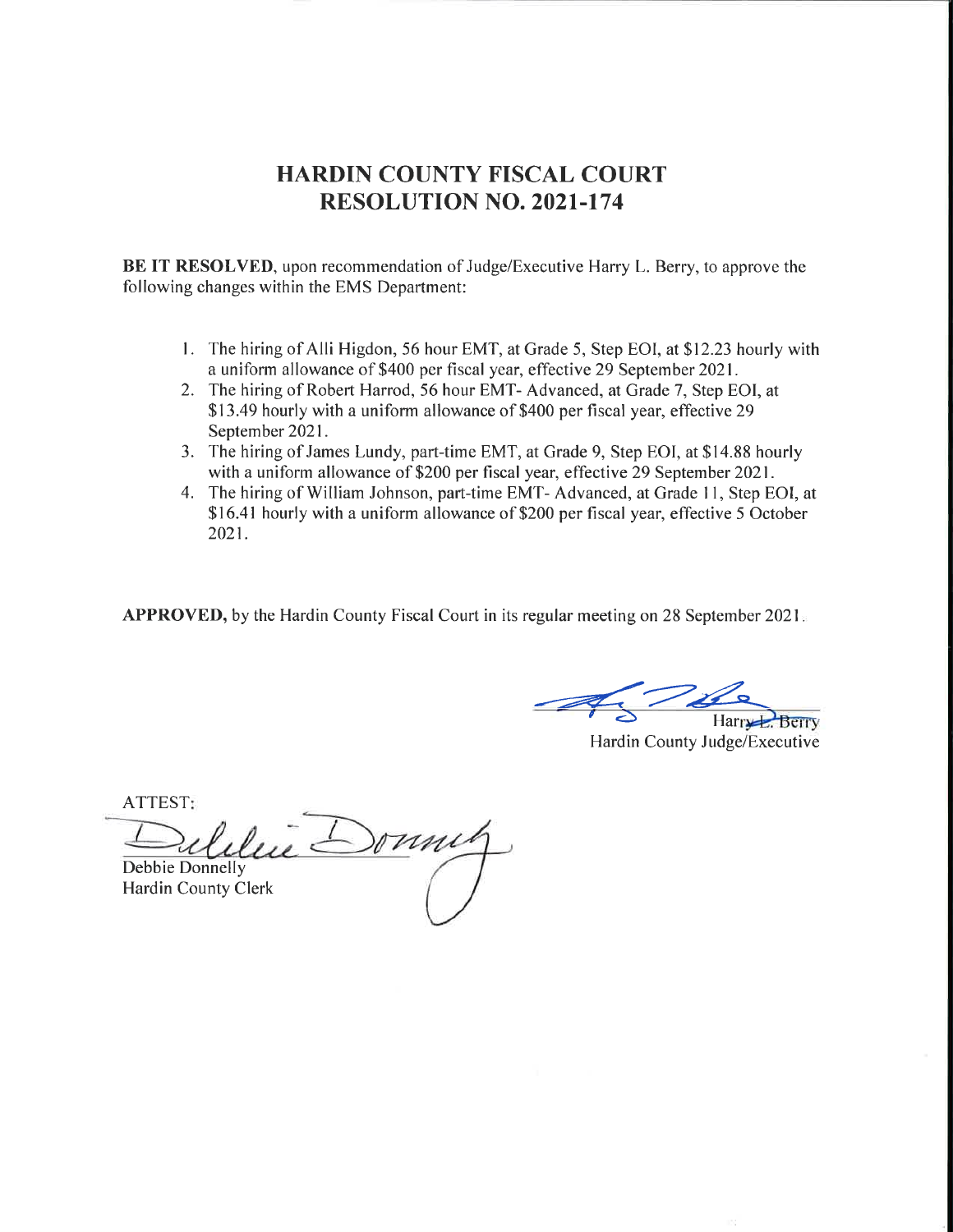BE IT RESOLVED, upon recommendation of Judge/Executive Harry L. Berry, with the concurrence of the Resource and Community Support Committee, to approve revisions to the following job description within the Judge/Executive's Office:

l. Community Support Coordinator

APPROVED, by the Hardin County Fiscal Court in its regular meeting on 28 September 2021.

 $E$ , Berry **Harr** 

Hardin County Judge/Executive

ATTEST:

¥

Donney Debbie Donnelly Hardin County Clerk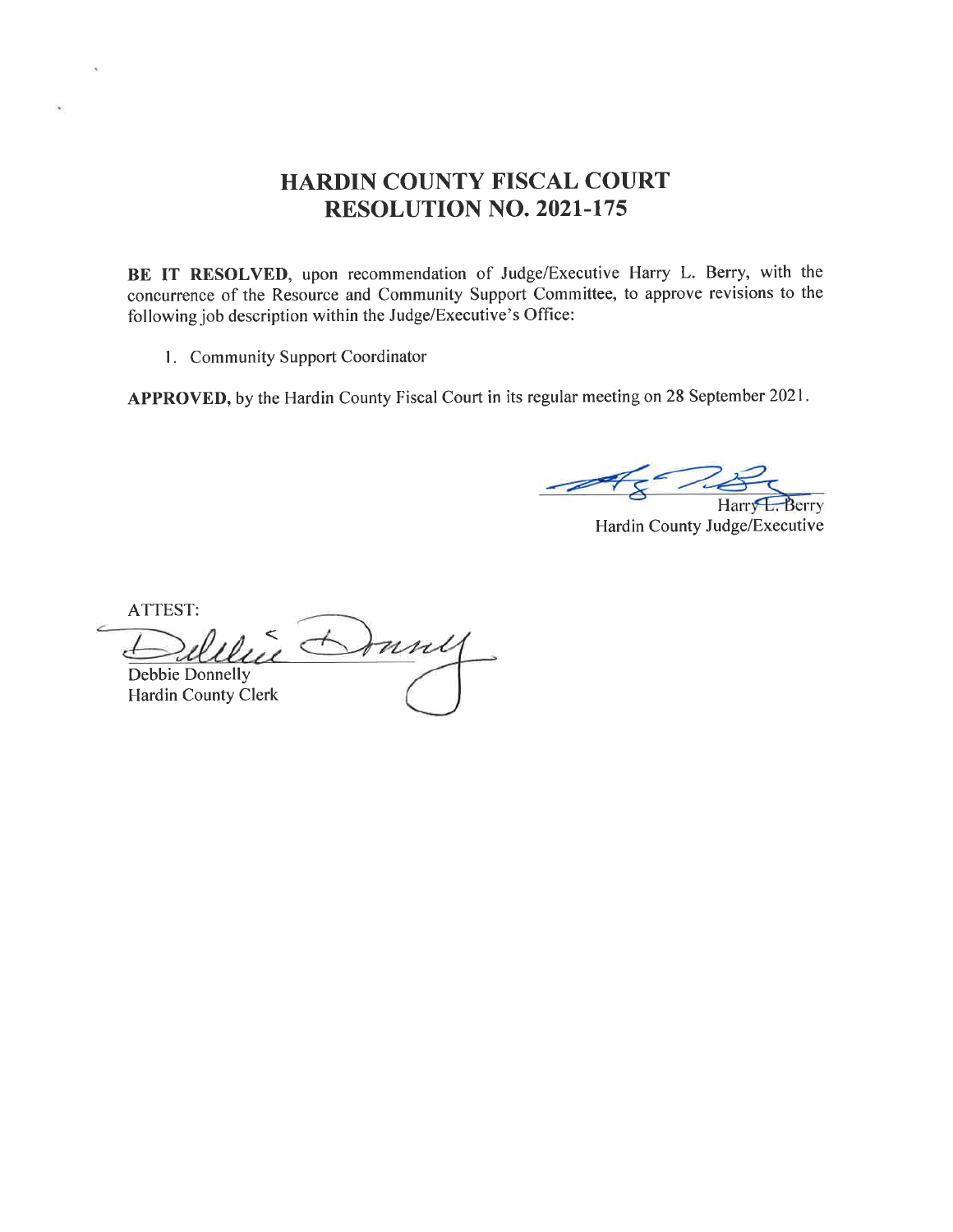# **Hardin County Government** Job Description

Non-Hazardous

# **Community Support Coordinator Fay Grade 15**

| <b>STATUS</b>                           |                                              |  |  |
|-----------------------------------------|----------------------------------------------|--|--|
| Date: September 28, 2021                | <b>Department:</b> Judge/ Executive's Office |  |  |
| <b>FLSA Status: Non-Exempt</b>          | Reporting Authority: Deputy Judge/           |  |  |
|                                         | Executive – County Operations Officer        |  |  |
| <b>Supervisory Responsibility:</b> None |                                              |  |  |
|                                         |                                              |  |  |
|                                         |                                              |  |  |
|                                         |                                              |  |  |

#### Job Summary

The purpose of this position is to coordinate county government community development issues with local and state agencies and organizations as required. This person will identify sources of potential grants and coordinate grant activities for the county and will handle public relations and information for Hardin County Government. Other significant responsibilities include administering and coordinating various activities within county government.

## Major Essential Duties

- o Provides public relations and information for county government
- o Meets with constituent groups, businesses and agencies to address complaints and request for services
- o Works with the Judge/Executive's Office and other county departments to plan and coordinate special events and activities from time to time
- o Serves as a representative of the county on various boards, committees and commissions.
- . Coordinates with county, regional, and state entities to help facilitate growth and prosperity within Hardin County
- Identifies state and federal funding sources
- Assists in preparing grant applications
- . Works with County Treasurer to ensure all financial documentation and reporting is accomplished in a timely manner for grants
- . Administers grant programs, and works with other staff and departments to perform special projects as needed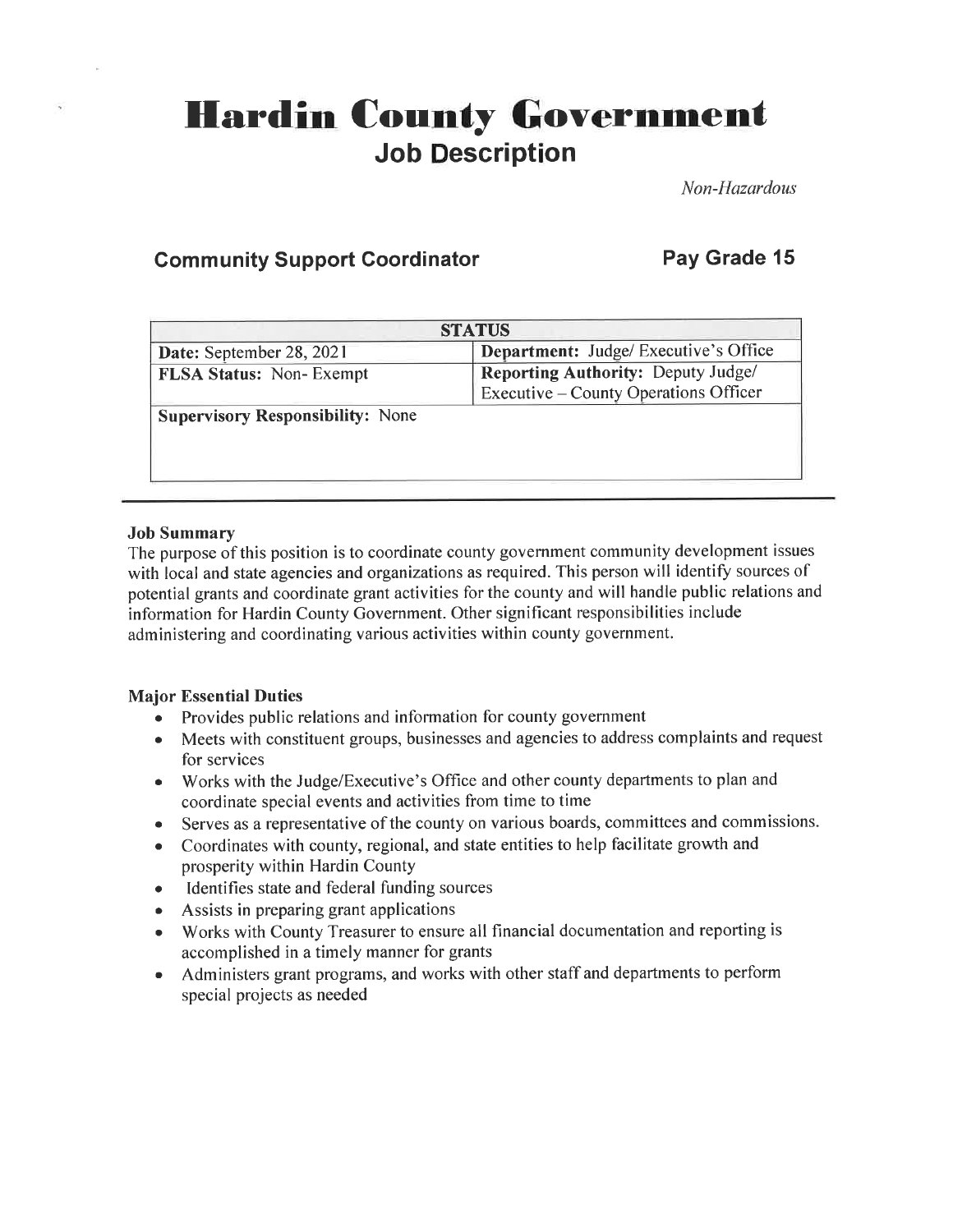#### Minor Essential Duties

- o Assesses community needs and make recommendations
- Assists local program development and secures funding
- e Prepares grant budgets
- Maintains timeline for grant renewals
- Assists in special projects
- Attends meetings as assigned by the Judge/Executive

#### **Qualifications**

#### **Education and/or Experience**

- Graduate of an accredited high school or equivalent
- o Four years of experience in public relations, grant work, community development, or related field
- o Possess a knowledge of public programs and facilities
- o Ability to exercise good judgment and a high level of confidentiality
- Ability to quickly adapt to new ideas, concepts and procedures
- . Highly organized with excellent time management skills

#### Language Skills

- Possesses the ability to read, analyze and interpret policies, procedures, professional publications, government regulations, financial reports and legal documents
- . Possesses the ability to respond to sensitive inquiries or complaints from employees, regulatory agencies, business community members or the general public
- Possesses the ability to write reports, business correspondence, and policy and procedure manuals
- o Possesses the ability to make effective presentations on controversial or complex topics to top management, emergency response personnel and elected officials
- . Displays strong oral, written and listening skills
- o Possesses the ability to write speeches, articles and publications when necessary

#### Mathematical Skills

- Possesses the ability to add, subtract and divide in all units of measure, using whole numbers, common fractions and decimals
- Possesses the ability to compute ratio, percentages and the ability to draw and interpret graphs
- Possesses the ability to apply concepts of algebra and statistics as needed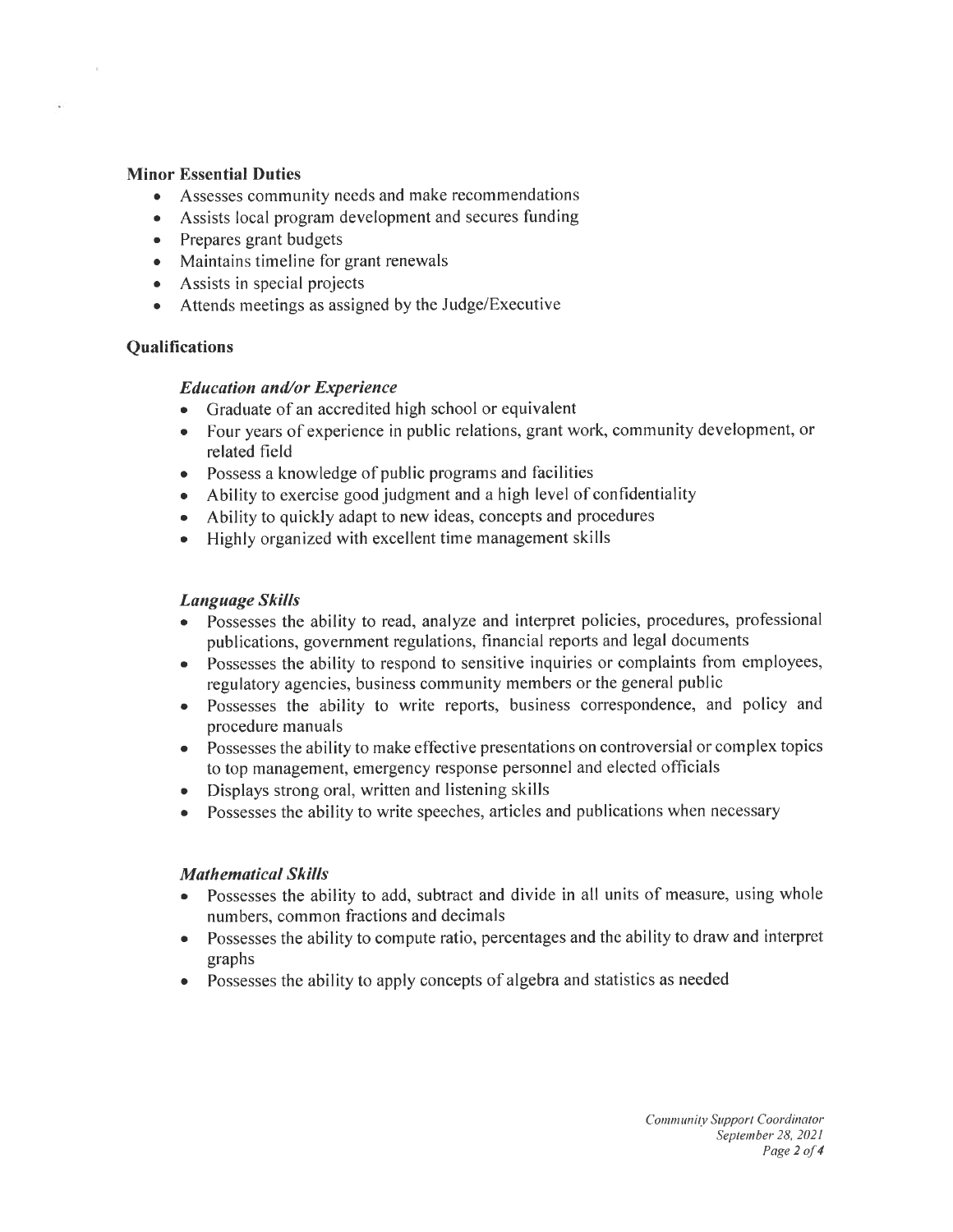#### Reasoning Ability

×

- Possesses the ability to define problems, collect data, establish facts and draw valid conclusions
- Possesses the ability to interpret an extensive variety of complex and technical information and instructions
- o Possesses the ability to solve practical problems and deal with several abstract and concrete variables
- . Possesses the ability to make decisions in the County's best interests

#### Certificates, Licenses, Registrations

Must possess and maintain a valid Kentucky Driver's License

#### Other Knowledge and/or Skills

- Ability to present a mature and professional appearance, representing county government and the Judge/Executive's Office
- An understanding of organizations and agencies that interact with county government and the ability to work within this type of environment
- Ability to comprehend reports, data and information related to the formation of public policy
- o <sup>A</sup>general understanding of the structure and operation of local govemment, specifically county government organizations
- . Ability to work with elected and appointed officials at the local, state and federal level
- . Ability to multi-task and work independently with limited daily supervision
- . Basic computer skills, proficiency with Windows-based programs, Excel, and internet applications
- Ability to establish and cultivate effective working relationships on behalf of the county that will reflect favorably upon the organization
- . Available to work all hours, including some evening and non-business hours

#### Physical Demands

The physical demands described represents those required to successfully perform the essential job functions. Reasonable accommodations may be made to enable individuals with disabilities to perform the essential functions.

While performing job duties, the employee could reasonably be expected to: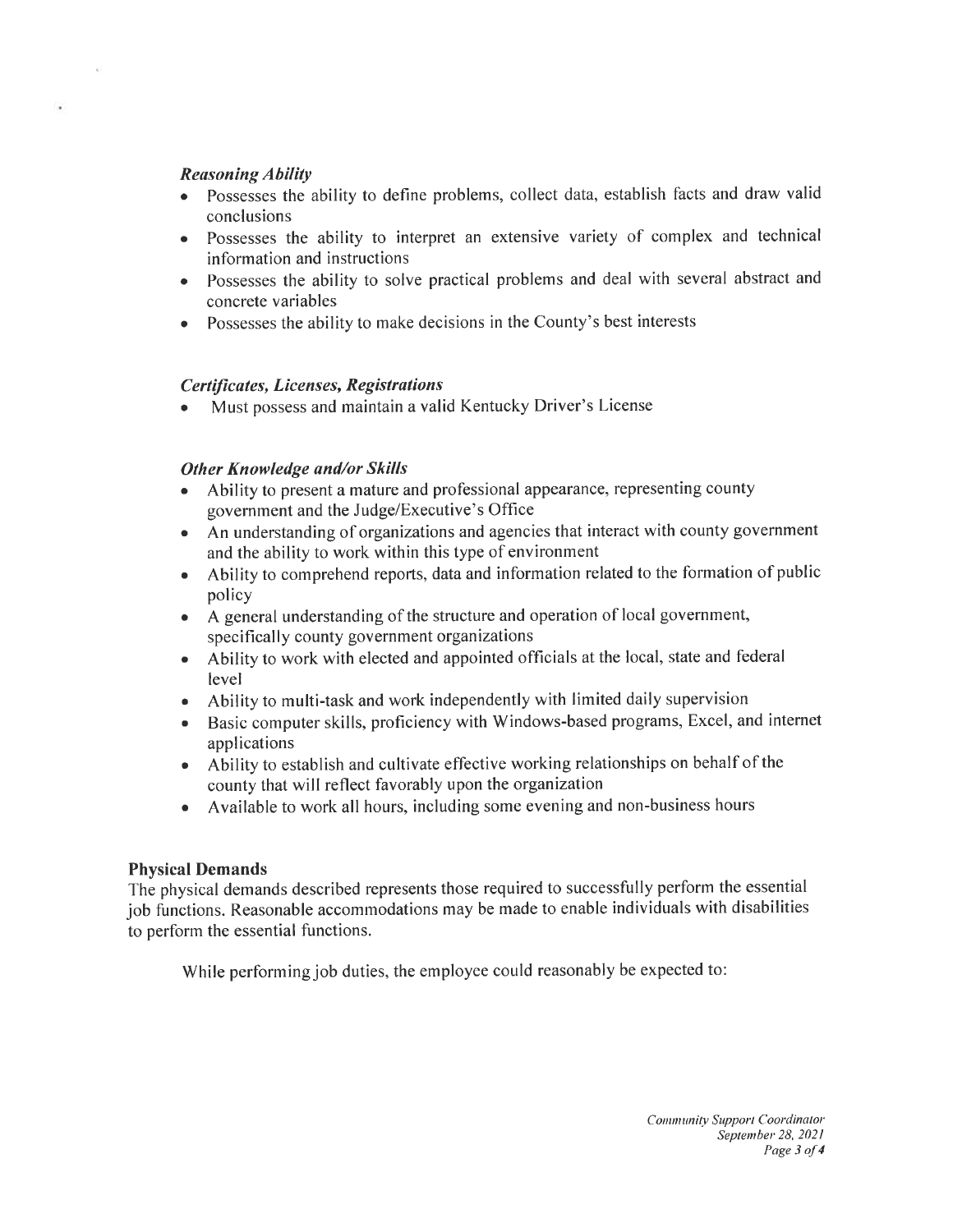Regularly (over 2/3) Cocasionally (under 1/3) Sit Stand or walk Use hands to handle, feel or type

Talk or hear<br>Use hands to handle, feel or type **Example 1** Lift and/or move up to 25 pounds Drive a motor vehicle

Vision requirements include close, distance, color, and peripheral vision, depth perception, and the ability to adjust focus.

#### Work Environment

The work environment characteristics described in preceding paragraphs represent those encountered while performing the essentialjob functions. Reasonable accommodations may be made to enable individuals with disabilities to perform essential functions.

The noise level is usually low to moderate.

#### Comments

- $\bullet$  Must display the following:
	- o Positive communication
	- o Objectivity
	- o Willingness to solve problems
	- o Commitment to serve the county's best interests
- Must adhere to the applicable provisions of the Department Rules and Regulations, the Personnel Policy Manual, the Hardin County Administrative Code, the Kentucky Revised Statutes, and any other procedures, rules, regulations, and policies set forth by appropriate authorities
- Must be neat in appearance
- $\bullet$  Must be at least 21 years of age
- Must be a citizen of Hardin County
- Must have personal integrity and remain free of felony convictions
- Must maintain confidentialllity when required

The above is intended to describe the general content of and the requirements for the performance of this job. It is not to be construed as an exhaustive statement of duties, requirements or responsibilities.

Date Approved: September 28, 2021 Status Box Change: Harry L. Berry

Hardin County Judge/Executive

Community Support Coordinator September 28, 2021 Page 4 of 4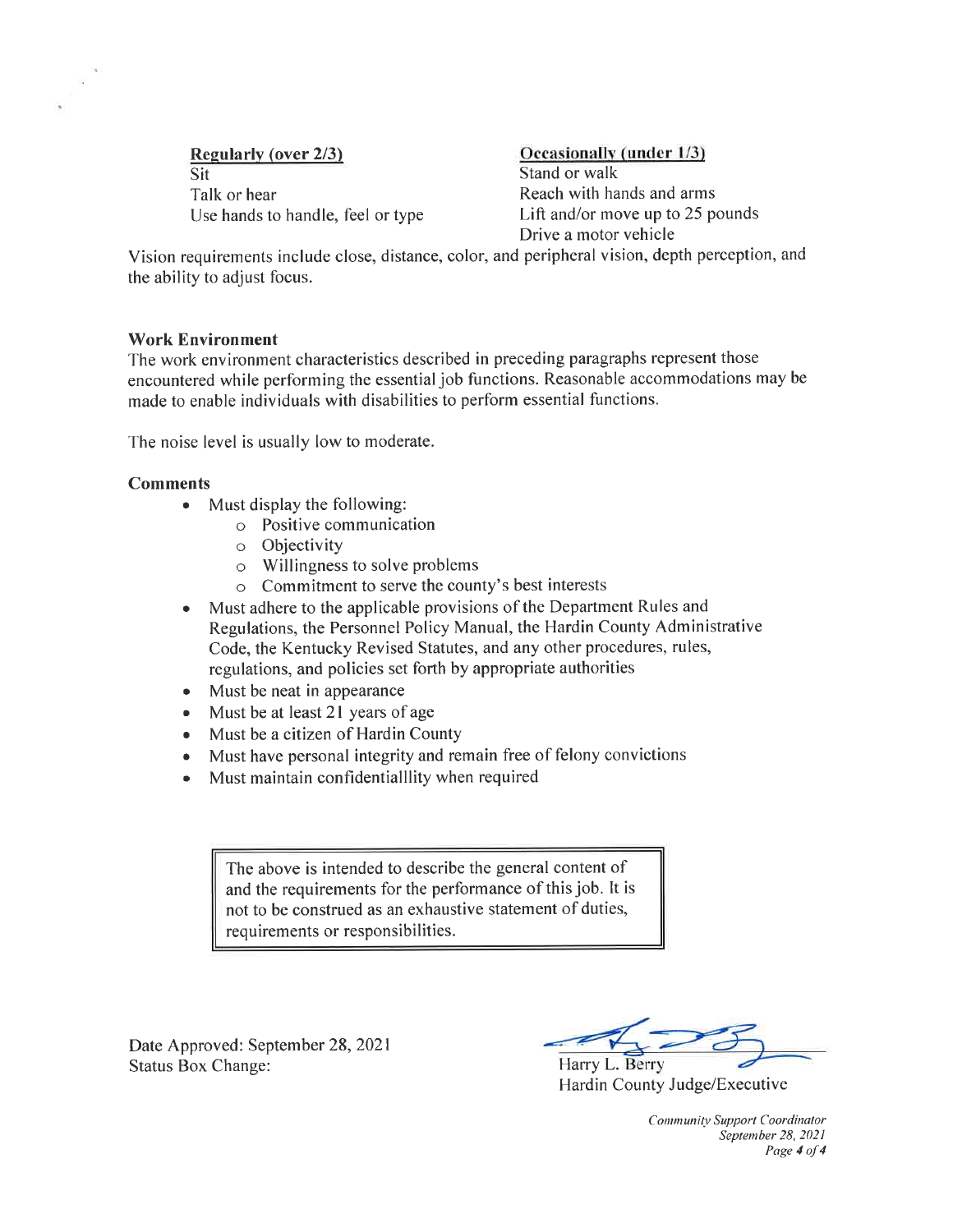BE IT RESOLVED, to transfer from FY 2021-2022 Budget Accounts per the attached Journals:

Budget Transfers dated 9/20/2021 Budget Transfers dated 9/28/2021

ADOPTED, by the Hardin County Fiscal Court in its regular meeting of 28 September 2021.

 $\overline{\mathscr{A}}$ Harry Berry

Hardin County Judge/Executive

ATTEST

Duny Debbie Donnelly

Hardin County Clerk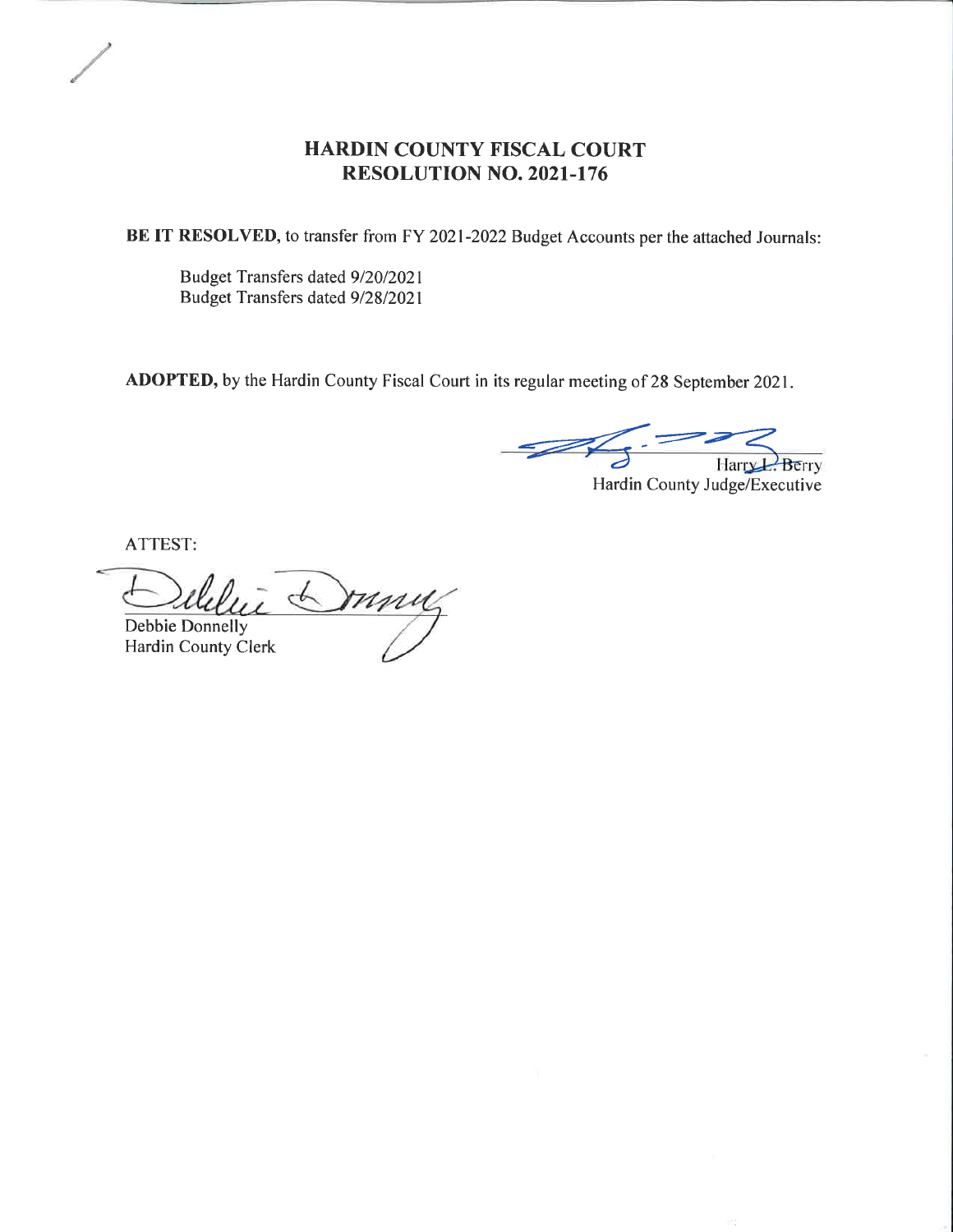| Date                                                                                                                                                                                                                      | 09/20/2021<br>Transfer |                                            |             |             |  |  |
|---------------------------------------------------------------------------------------------------------------------------------------------------------------------------------------------------------------------------|------------------------|--------------------------------------------|-------------|-------------|--|--|
| AN APPROVAL relating to the transfer of budgeted appropriations thereof.<br>Whereas Hardin County, Kentucky has realized unbudgeted appropriations.<br>Be it so ordered by Hardin County of the Commonwealth of Kentucky: |                        |                                            |             |             |  |  |
| Section One:<br>Current Fiscal Year: 2021-2022<br>The budget for the Current Fiscal Year is amended to:<br>Increase / Decrease the appropriations of the following fund(s)<br>to include unbudgeted appropriations for:   |                        |                                            |             |             |  |  |
| Fund                                                                                                                                                                                                                      | Account                | Description                                | Transfer In | TransferOut |  |  |
| General                                                                                                                                                                                                                   | 01-5140-315-           | TO: 01-5140-902 EMS -DISTRIBUTION APAP FEE |             | 4,090.66    |  |  |
|                                                                                                                                                                                                                           | 01-5140-902-           | FROM: 01-5140-315 EMS -CONTR. SERV. W/ PRI | 4,090.66    |             |  |  |
|                                                                                                                                                                                                                           |                        |                                            | 4,090.66    | 4,090.66    |  |  |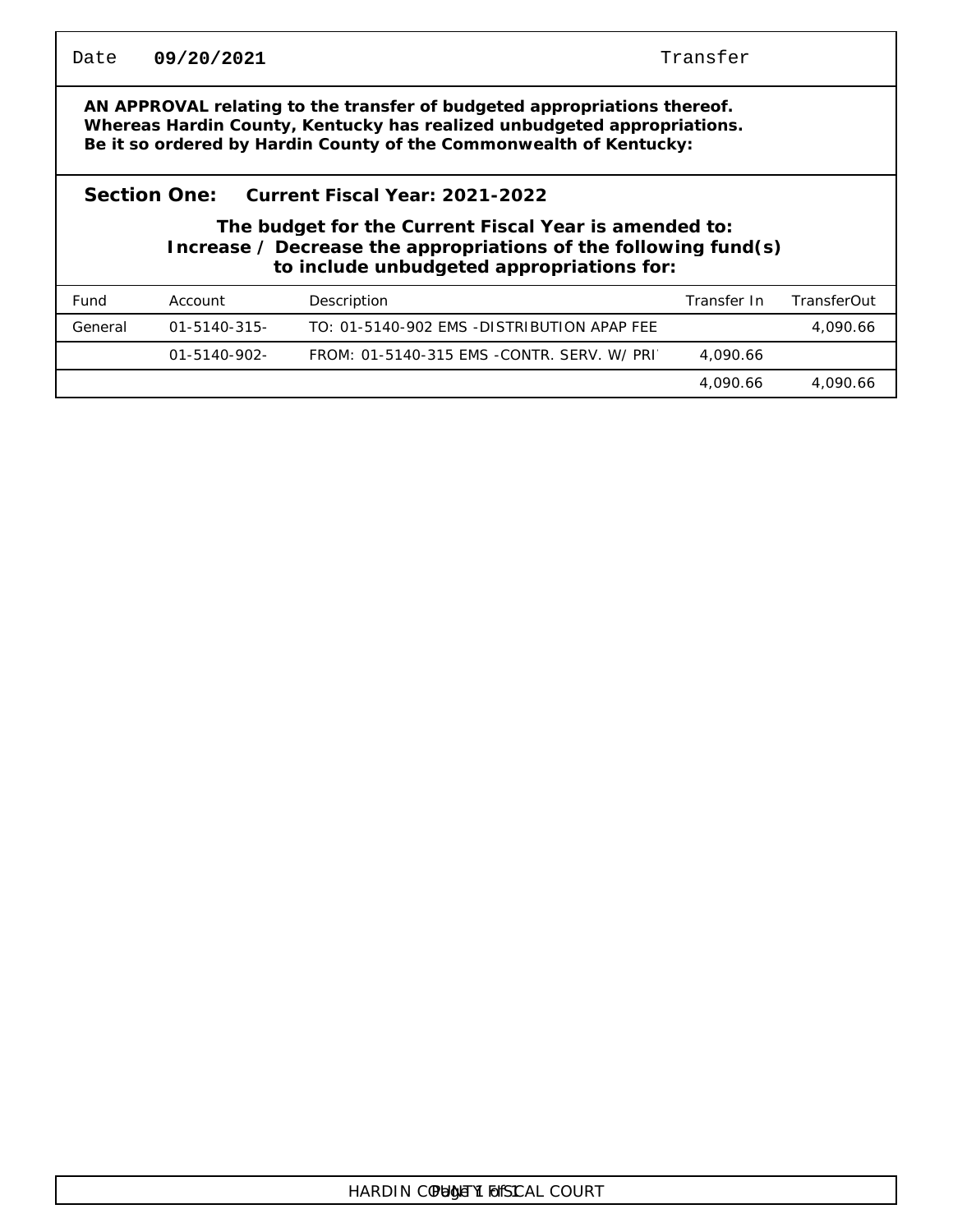| Date                                                                                                                                                                                                                      | 09/28/2021          |                                             | Transfer    |                    |  |  |
|---------------------------------------------------------------------------------------------------------------------------------------------------------------------------------------------------------------------------|---------------------|---------------------------------------------|-------------|--------------------|--|--|
| AN APPROVAL relating to the transfer of budgeted appropriations thereof.<br>Whereas Hardin County, Kentucky has realized unbudgeted appropriations.<br>Be it so ordered by Hardin County of the Commonwealth of Kentucky: |                     |                                             |             |                    |  |  |
| Section One:<br>Current Fiscal Year: 2021-2022                                                                                                                                                                            |                     |                                             |             |                    |  |  |
| The budget for the Current Fiscal Year is amended to:<br>Increase / Decrease the appropriations of the following fund(s)<br>to include unbudgeted appropriations for:                                                     |                     |                                             |             |                    |  |  |
| Fund                                                                                                                                                                                                                      | Account             | Description                                 | Transfer In | <b>TransferOut</b> |  |  |
| General                                                                                                                                                                                                                   | $01 - 5001 - 445 -$ | TO: 01-5001-709CO. JUDGE/EXEC - FURNITURE / |             | 1,254.99           |  |  |
|                                                                                                                                                                                                                           | $01 - 5001 - 709 -$ | FROM: 01-5001-445 CO. JUDGE/EXEC -OFFICE S  | 1,254.99    |                    |  |  |
|                                                                                                                                                                                                                           | $01 - 5040 - 566$   | FROM: 01-5040-569 CO. TREASURER -REGIST., C | 35.00       |                    |  |  |
|                                                                                                                                                                                                                           | 01-5040-569-        | TO: 01-5040-566 CO. TREASURER -REIMBURSEN   |             | 35.00              |  |  |
|                                                                                                                                                                                                                           | $01 - 5140 - 340 -$ | TO: 01-5140-364 EMS - RENTALS               |             | 2,000.00           |  |  |
|                                                                                                                                                                                                                           | $01 - 5140 - 364 -$ | FROM: 01-5140-340 EMS -MAINT, & REPAIR - VE | 2,000.00    |                    |  |  |
| Jail                                                                                                                                                                                                                      | $03 - 5101 - 336$   | TO: 03-5101-446 JAIL -FUNCTION SPECIFIC EOU |             | 2,000.00           |  |  |
|                                                                                                                                                                                                                           | $03 - 5101 - 446 -$ | FROM: 03-5101-336 JAIL -EOUIPMENT REPAIR    | 2,000.00    |                    |  |  |
|                                                                                                                                                                                                                           |                     |                                             | 5,289.99    | 5,289.99           |  |  |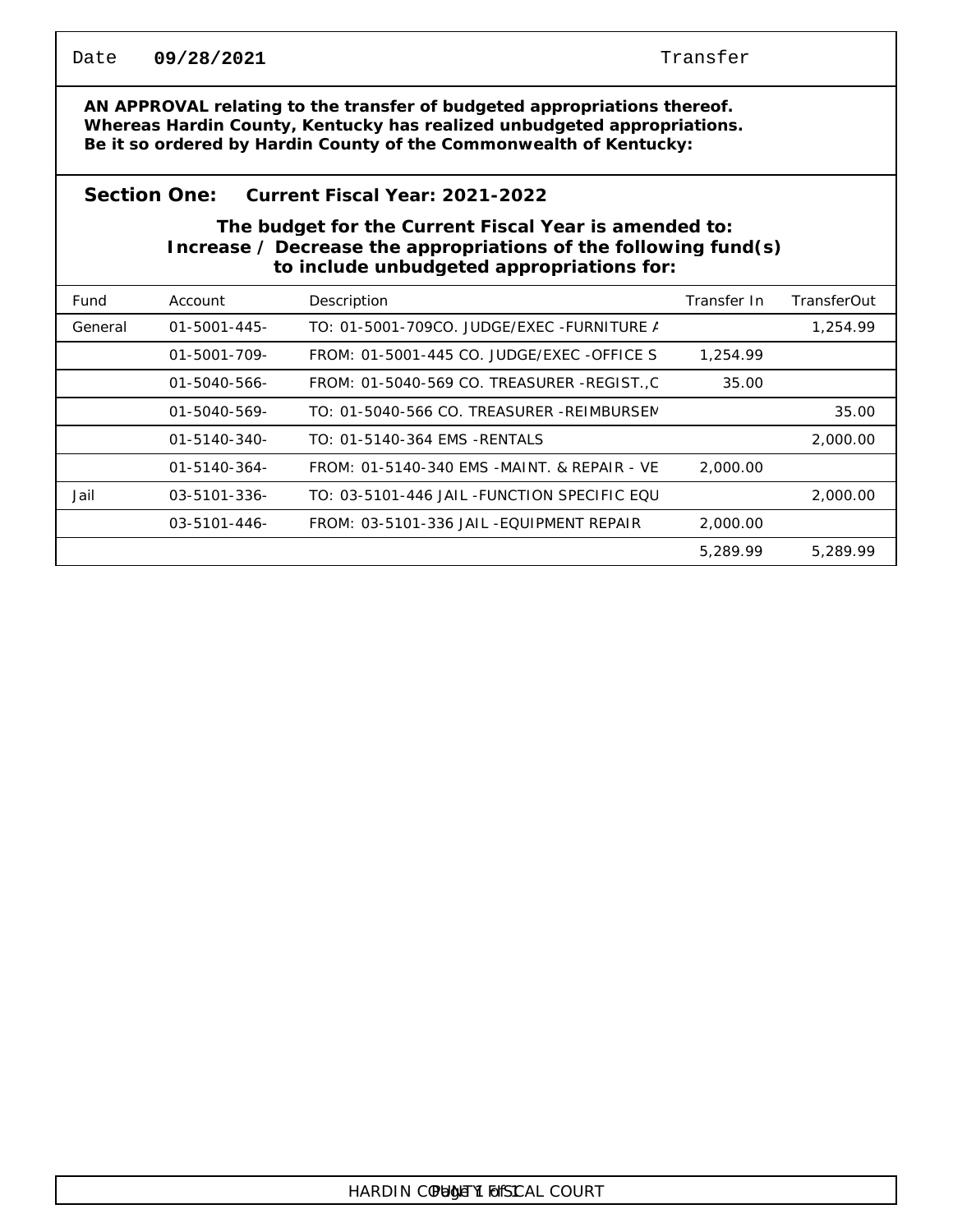#### AMERICAN RESCUE PLAN ACT STATE AND LOCAL FISCAL RECOVERY FUND EXPENDITURE POLICY RESOLUTION

A RESOLUTION ADOPTING A POLICY FOR ENGAGING FINANCIAL AND LEGAL ADVICE FOR THE EXPENDITURE OF AMERICAN RESCUE PLAN ACT STATE AND LOCAL FISCAL RECOVERY FUNDS. A POLICY FOR APPROVING COMPLIANT EXPENDITURES, AND REPEALING INCONSISTENT RESOLUTIONS.

WHEREAS, the County of **Hardin Hardin , Kentucky**, duly organized pursuant to the laws of the Commonwealth of Kentucky and existing as a political subdivision of the Commonwealth of Kentucky (the "Governmental Agency"), has received federal funds granted by the American Rescue Plan Act's State and Local Fiscal Recovery Fund ("SLFRF"); and

WHEREAS, the Governmental Agency desires to engage Compass Municipal Advisors, LLC and Stites  $\&$ Harbison, PLLC to provide professional financial and legal advice in the administration, planning, execution, expenditure, recordation, and reporting associated with federal assistance received from the federal SLFRF; and

NOW, THEREFORE, BE IT RESOLVED by the Fiscal Court of the Governmental Agency, as follows:

Section 1 - Authorization of Engagement. The Governmental Agency hereby authorizes the engagement of Compass Municipal Advisors, LLC ("Compass") and Stites & Harbison, PLLC ("Stites") for the provision of professional financial and legal advice in the administration, planning, execution, expenditure, recordation, and reporting associated with federal assistance the Governmental Agency has or will receive from the federal SLFRF in accordance with the tenns and conditions revierved and approved by the Governmental Agency's County Attorney and/or Judge/Executive (the "Engagement"). The Governmental Agency, in adopting this Resolution, states its determination that competitive procurement for the services to be provided by Stites and Compass is not feasible and that the Engagement constitutes a contract for the services of licensed professionals. The Engagement shall consist of the following payment terms:

The County shalt pay Stites, for its legal and compliance advising services, a fee equal to three quarters of one percent (0.75%) of ARPA funds expended or disbursed by the Governmental Agency in accordance with the Policy (the "Stites Fee"). The Stites Fee shall be paid to Stites from the Governmental Agency's SLFRF funds, and the Governmental Agency shall not be obligated to pay any fees to Stites for the Engagement unless SLFRF funds are disbursed.

The County shall pay Compass, for its financial, administrative, and fund management services, a fee equal to three quarters of one percent  $(0.75\%)$  of ARPA funds expended or disbursed by the Governmental Agency in accordance with the Policy (the "Conrpass Fee"). The Compass Fee shall be paid to Compass from the Governmental Agency's SLFRF funds. and the Governmental Agency shall not be obligated to pay any fees to Compass for the Engagement unless SLFRF funds are disbursed.

Section 2 - Policy and Procedure for Disbursement of Funds. The Governmental Agency hereby adopts a policy (the "Policy") of consultation with Compass and Stites as to compliance with the United States Department of the Treasury's Guidance on SLFRF expenditures and other applicable law (the "Treasury/Legal SLFRF Expenditure Compliance Requirements") prior to any expenditures of SLFRF funds, and of executing an Expendifure Approval Form substantially in the form of Attachment A (the "Expenditure Approval Form"), attached hereto and incorporated herein by reference, for each and every expenditure of SLFRF funds. Prior to any expenditure of SLFRF funds, an Expenditure Approval Form, from time to time, shall be executed, and the SLFRF expenditures contained therein implemented, by the County Judge/Executive of the Governmental Agency without need for further approval of the Governmental Agency. The content of the Expenditure Approval Form, with respect to the Treasuryll-egal SLFRF Expenditure Compliance Requirernents, shall also be approved by Stites as evidenced by its execution thereof.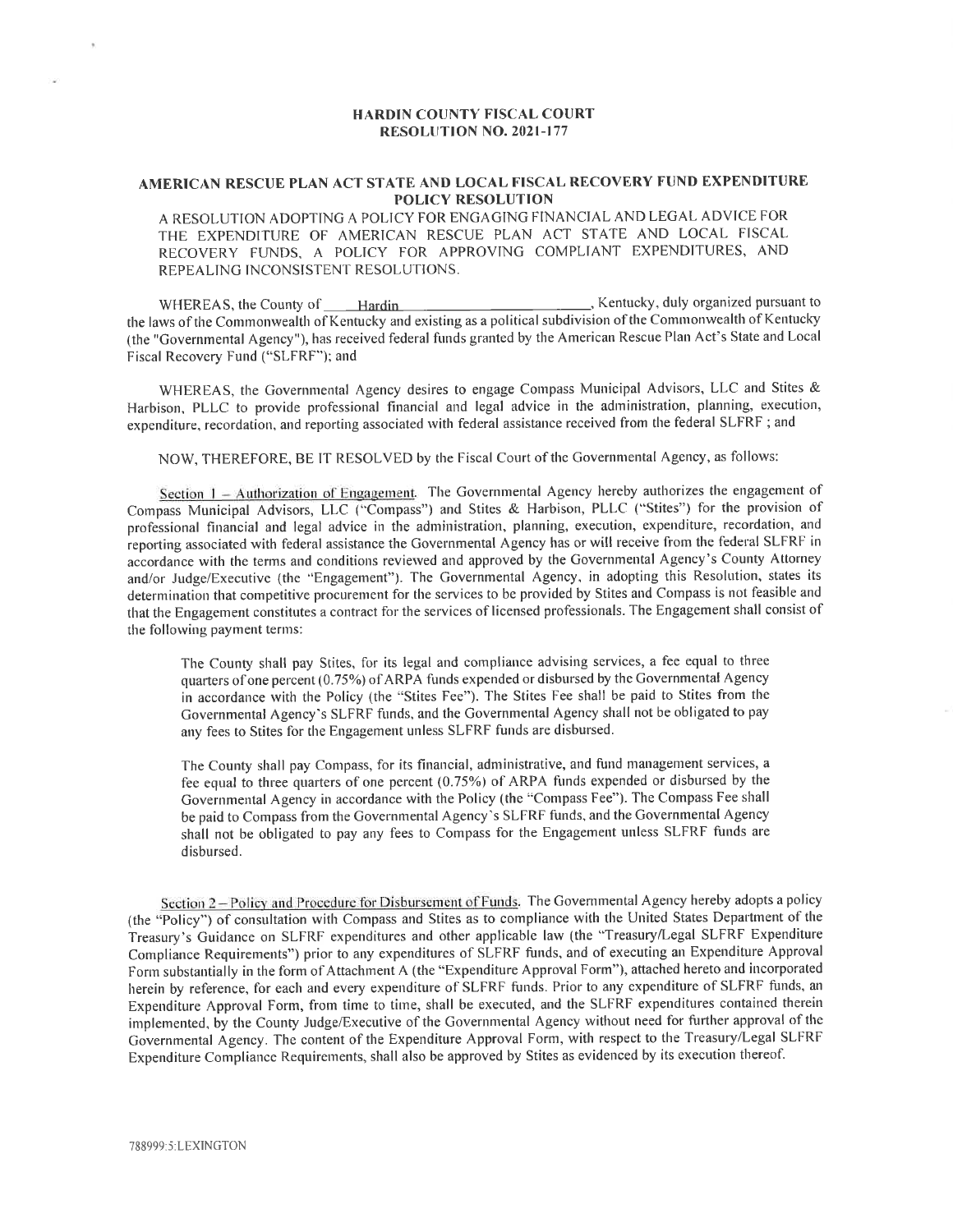Section 3 - Authority. Stites and/or Compass are hereby authorized to undertake and complete all filings of notices or information. and to take any actions, which may be required by law to be prepared, filed, posted, recorded, and/or maintained by the Governmental Agency to satisfy the Treasury/Legal SLFRF Expenditure Compliance Requirements.

Section 4 -- Resolution a Contract; Amendment. This Resolution may be amended, but only for the purpose of (i) adding to or modifying the details pertaining to the Engagement and/or the Policy, (ii) curing any ambiguity, correcting defects, or supplernenting any ambiguous provision contained herein, or (iii) answering questions arising under this Resolution.

Section 5 -- Severability. If any one or more of the provisions of this Resolution should be determined by a court of competent jurisdiction to be contrary to law then such provisions shall be deemed to be severable from all remaining provisions and shall not affect the validity of such other provisions.

Section 6 -- Inconsistent Actions. All prior resolutions or parts thereof inconsistent herewith are hereby repealed.

Section 7 -- Effective Date. This Resolution shall become effective immediately upon adoption, as provided by law

Section 8 -- Attachments. The following attachments are hereby included and adopted as part of this Resolution:

l. Attachment A - Expenditure Approval Form

DULY ADOPTED at, and recorded in the minutes of, a properly constituted meeting of the Governing Body of the Governmental Agency held on the date set forth below.

COUNTY OF **Hardin** KENTUCKY

Harry L.

Hardin County Judge/Executive

ATTEST

oune Debbie Donnelly

Hardin County Clerk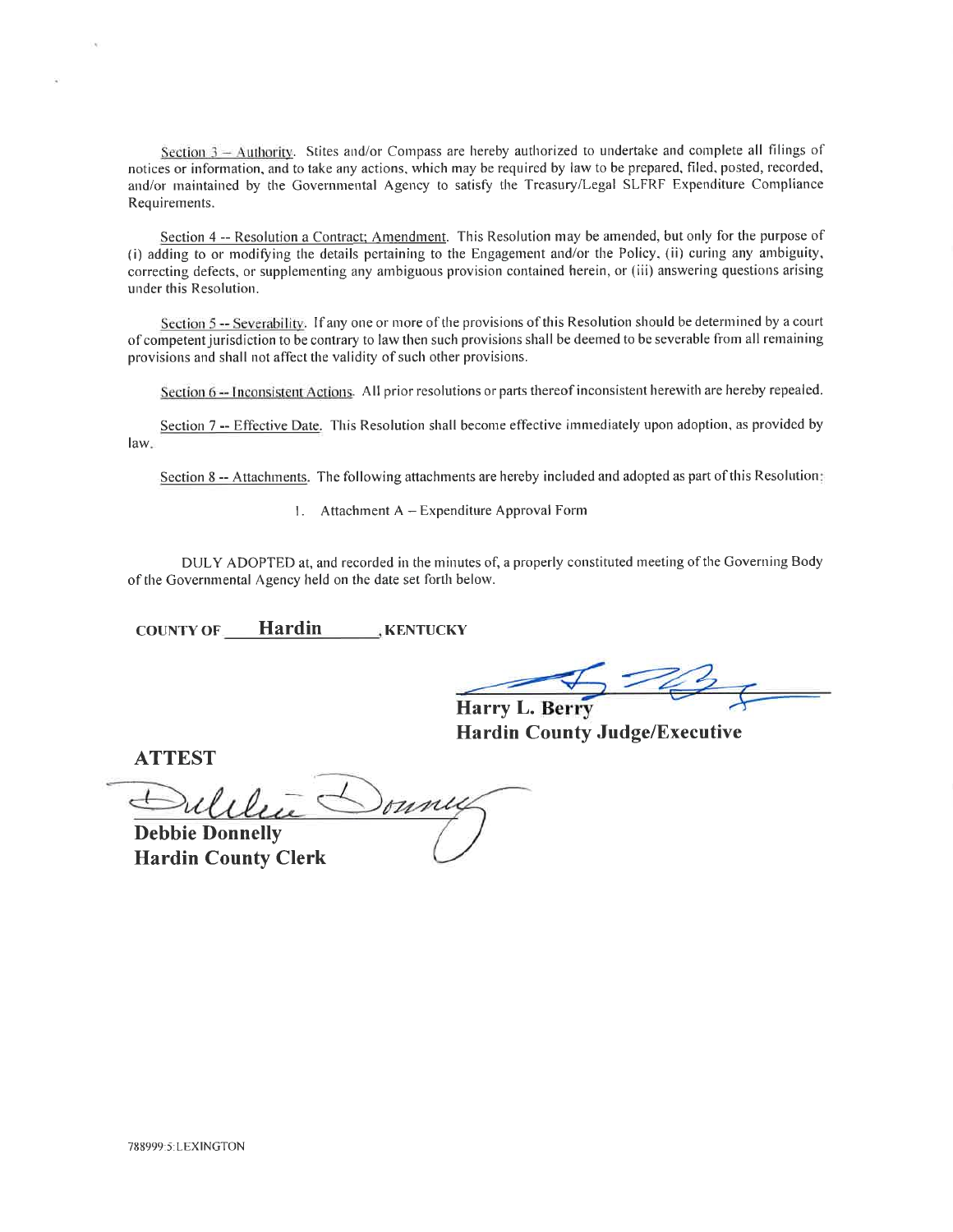#### AGREEMENT FOR PROGRAM ADMINSTRATIVE SERVICES

THIS AGREEMENT FOR PROGRAM ADMINISTRATIVE SERVICES ("Agreement") made and entered into as of this  $28$  day of  $\frac{1}{20}$  key  $\frac{1}{20}$  by and between County of Hardin, Kentucky (the "lssuer") and Compass Municipal Advisors, LLC (the "Program Administrator").

WHEREAS, Issuer seeks assistance in administering and disbursing federal funds granted by the American Rescue Plan Act's State and Local Fiscal Recovery Fund ("SLFRF").

WHEREAS, the Issuer has considered the proposal of the Program Administrator and desires to execute this Agreement in order to retain the services of the Program Administrator.

## NOW, THEREFORE, IN CONSIDERATION OF THE MUTUAL COVENANTS BETWEEN THE PARTIES HERETO HEREIN CONTAINED, IT IS AGREED BETWEEN THE PARTIES AS FOLLOWS:

#### I. SERVICES TO BE PROVIDED BY PROGRAM ADMINISTRATOR

The Program Administrator will assist in the administration, planning, execution, expenditure, recordation, and reporting associated with federal SLFRF's, including but not limited to the following non-municipal advisory services:

- o Assistance in identifying eligible expense
- o Assistance in calculating revenue losses attributed to COVID l9
- Provide local policies on how funds would be disbursed and tracked
- Provide a standardized form for each disbursement to be approved by Stites & Harbison, PLLC or other retained law firm.
- $\bullet$  Ongoing monitoring, tracking and reporting of all expenses

### II. FEES AND EXPENSES OF PROGRAM ADMINISTRATOR

The Issuer shall pay Compass the program administrative fee for its financial, administrative, and fund management services (non-municipal advisory services), equal to three quarters of one percent (0.75%) of ARPA funds expended or disbursed by the Issuer (the "Compass Fee"). The Compass Fee shall be paid to Compass from the Issuer's SLFRF funds, and the Issuer shall not be obligated to pay any fees to Compass for the Agreement unless SLFRF funds are disbursed.

#### III. REGULATORY DISCLOSURES AND REPRESENTATIONS

Although the Program Administrator is not providing municipal advisory services for this engagement, it does hereby represent that, of the date hereof, the Program Administrator is registered as a municipal advisor under Section l58 of the Securities Exchange Act of 1934, as amended (the "Exchange Act"), with respect to the issuance of the Bonds and municipal financial products generally (including investments of Bond proceeds and escrow agreements) and, as such, is subject to the fiduciary duty owed to municipal entities that the Exchange Act (specifically Section  $15(B)(1)$  thereof) imposes on municipal advisors.

Pursuant to Municipal Securities Rulemaking Board Rule G-10, on Investor and Municipal Advisory Client Education and Protection, Municipal Advisors are required to provide certain written information to their municipal entity and obligated person clients which include the following: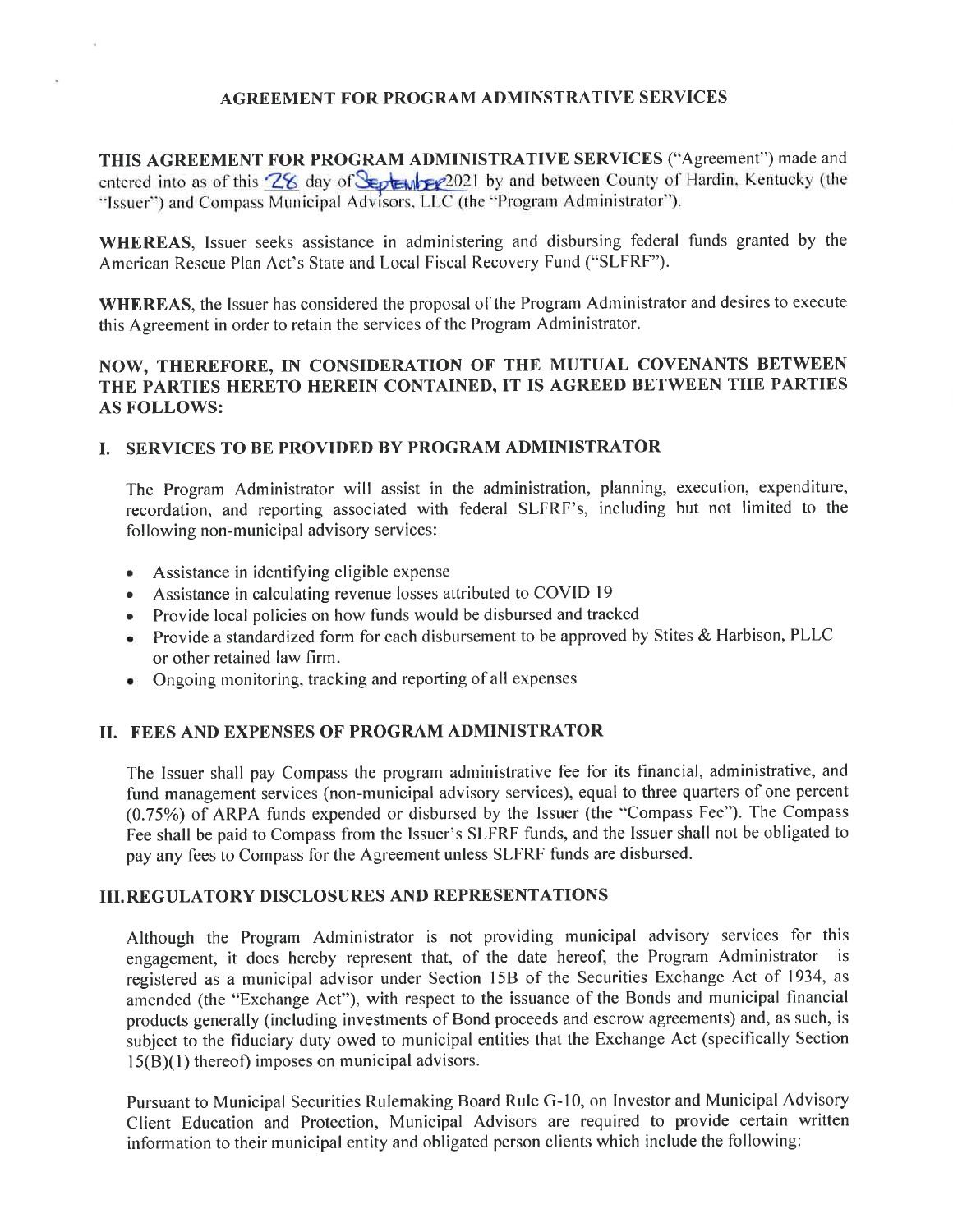(l) Compass Municipal Advisors, LLC is currently registered as a Municipal Advisorwith the U.S. Securities and Exchange Commission and the Municipal Securities Rulemaking Board.

(2) within the Municipal Securities Rulemaking Board ("MSRB") website at www.msrb.org, the Issuer may obtain the Municipal Advisory client brochure that is posted on the MSRB website. The brochure describes the protections that may be provided by the MSRB Rules along with how to file <sup>a</sup> complaint with financial regulatory authorities.

#### Conflict of Interest Disclosures

Although not directly related to this engagement, as of the date hereof, the Program Administrator represents that it has no known material conflicts of interest, based on the exercise of reasonable diligence. However, in connection with the issuance of any Bond (unrelated to this engagement) and pursuant to Section III, the Program Administrator may receive compensation for the services enumerated herein, which compensation is contingent upon the successful closing of a transaction or is based on the size of a transaction. Consistent with the requirements of certain regulatory authorities, the Program Administrator hereby discloses that such contingent and/or transactional compensation may present a conflict of interest, because it may cause the Program Administrator to recommend a transaction that it is unnecessary or in a size that be larger than is necessary. In addition, the Program Administrator is currently contracted with Kentucky Association of Counties, Inc. ("KACo") to provide municipal advisory seryices to counties and special taxing districts across the Commonwealth of Kentucky. KACo will be compensated by the Program Administrator from the fees set forth in Section III herein." These potential conflicts of interests will not impair the Program Administrator 's ability to render unbiased and competent advice or to fulfill its fiduciary duty.

If the Program Administrator becomes aware of any additional potential conflict of interest that arise after this disclosure, the Program Administrator will disclose the detailed information in writing to Issuer in a timely manner.

#### Legal Events and Disciplinary History

A customer complaint disclosure has been made on two Compass Municipal Advisors, LLC ("Compass") personnel. The details are available on Brian Nurick and Robert Michael Gallagher's Form MA-I in item 6;  $I(1)(a)$  and  $I(2)(a)$  and the corresponding customer complaint DRP section on each of their Form MA-I. Issuers may electronically access Compass's most recent Form MA and each most recent Form MA-l filed with the Commission at the following website: www.sec.gov/edgar/searchedgar/companysearch.html.There have been no material changes to <sup>a</sup> legal or disciplinary event disclosure on any Form MA or Form MA-l filed with the SEC.

There have been no changes to any legal or disciplinary events that have been disclosed on Compass's SEC registration Form MA filed on March 26, 2019 or Form MA-I's filed on March 26, 2019.

#### IV. TERM AND TERMINATION OF AGREEMENT

This Agreement shall be in effect until terminated by either party, at any time, for any reason, upon 30 days written notice to the other party. This agreement has no preset termination date.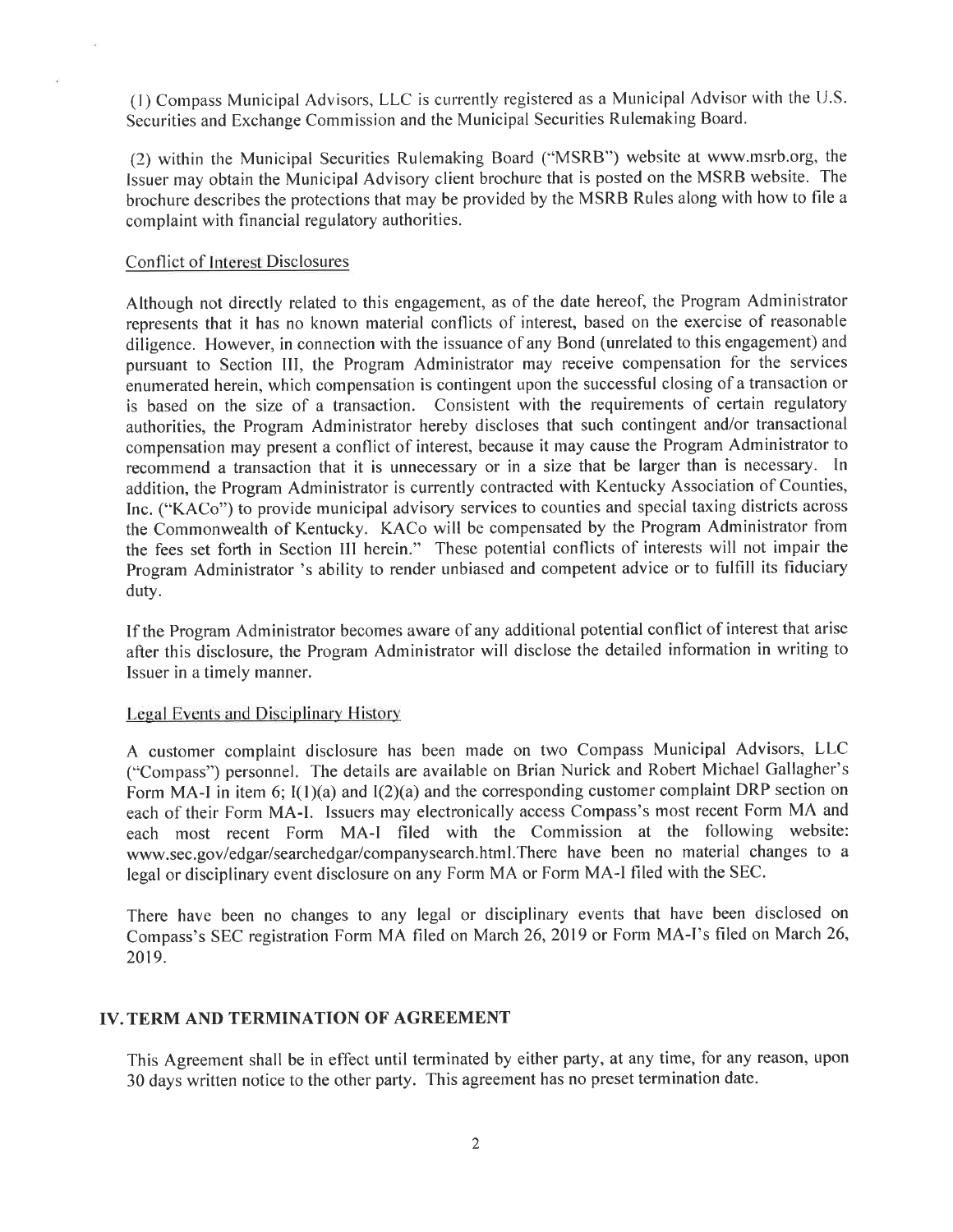IN WITNESS WHEREOF, the parties have executed this Agreement as of the date first above written.

## County of Hardin, Kentucky

z Harry L. Berry

Hardin County Judge/Executive

## Compass Municipal Advisors, LLC

<u>I</u>n

R.J. Palmer, II Senior Vice President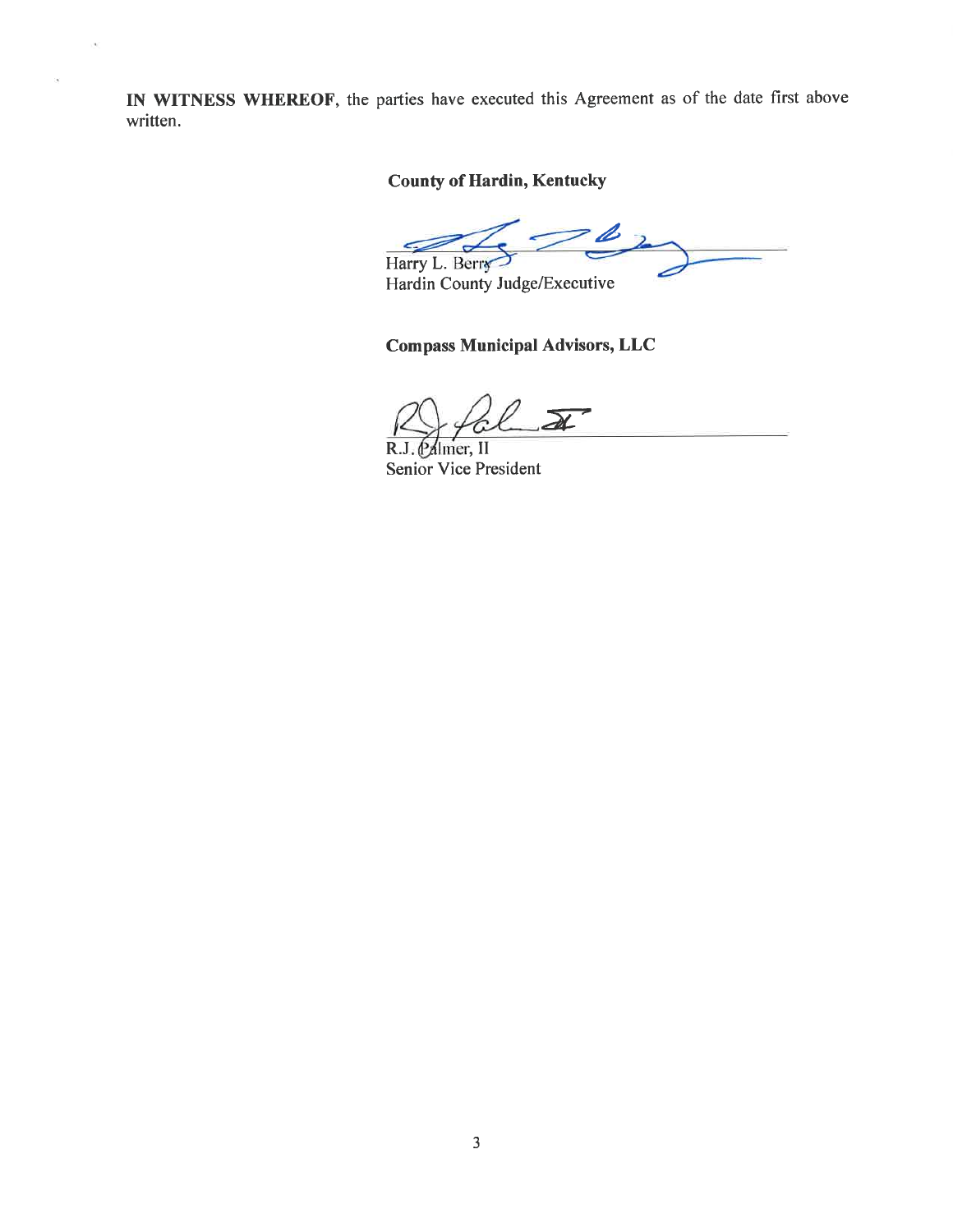#### STITES & HARBISON. PLLC ENGAGEMENT AGREEMENT

This Stites & Harbison, PLLC/County This Stites & Harbison, PLLC/County Engagement Agreement (the "Agreement") is made and entered into as of the 4 day of **SEA MOER**, 2021, by and between Stites & Harbison, PLLC ("Stites"), of 250 W. Main Street, Suite 2300, Lexington, Kentucky 40507, and the County of **We All** (the "County"), (collectively referred to herein as the "Parties").  $E$   $\rightarrow$   $\sim$   $E$ Stc. 314  $E$ -tono,  $\frac{1}{4210}$ 

WHEREAS, the American Rescue Plan Act (\*ARPA") was signed into law on March 11,2021, establishing the Coronavirus State and Local Fiscal Recovery Fund ("SLFRF"), intended to provide support to local govemments, including counties, in responding to the economic and public health impacts of the COVID-19 pandemic and in local government efforts to contain or mitigate the pandemic's impact on their communities, residents, and businesses;

WHEREAS, the County received a certain SLFRF allocation pursuant to the ARPA;

WHEREAS, the County wishes to receive professional legal assistance in the administration, planning, execution, and expenditure of federal assistance received from the ARPA;

WHEREAS, Stites has the professional staff to meet the needs of the County's requirements regarding the ARPA funds they receive, and

WHEREAS, it is the Parties' intention such funds be received, obligated and spent according to the priorities set-forth by the County following the guidance provided by the US Treasury.

WHEREAS, it is the Parties' intention that this Agreement formalize the retention of Stites as legal counsel for the County, as provided for in the Rules of Professional Conduct governing the legal profession.

NOW THEREFORE, for good and valuable consideration, including but not limited to the promises and mutual covenants and agreements contained herein, the Parties hereby agree as follows:

- STITES' FEE. Stites shall be entitled to receive payment under this Agreement based on the method indicated 1. below:
	- i. The County shall pay to Stites a fee of three quarters of one percent (0.75%) of ARPA funds expended or disbursed by the County (the "Stites Fee") pursuant to this Agreement. The Parties acknowledge that the consideration paid and received in connection with this Agreement is fair, just and adequate and constitutes lawful consideration supporting the execution and legally binding effect of this Agreement. However, this provision shall be subject to the provision regarding Early Termination set forth below.
	- ii. Timing of Payment. Stites shall invoice the County monthly in proportion to the funds distributed within that monthly period. The County agrees to remit payment to Stites within thirty (30) days of receipt of an invoice. If requested, Stites will provide the County with a detailed description of the legal services and other charges included in the monthly invoices. Invoices over thirty (30) days past due may be assessed finance charges equal to the lower of one percent  $(1\%)$  per month or the maximum amount permitted by applicable law. lf any statement remains unpaid for more than sixty (60) days, Stites may suspend performing services for the Counfy unless and until an arrangement satisfactory to Stites has been made for the payment of outstanding statements and the payment of future Stites Fees.
- 2. STITES' DUTIES. Stites will provide professional legal services, including advice for completion of the projects for which the County assigns ARPA funds. Such services shall include: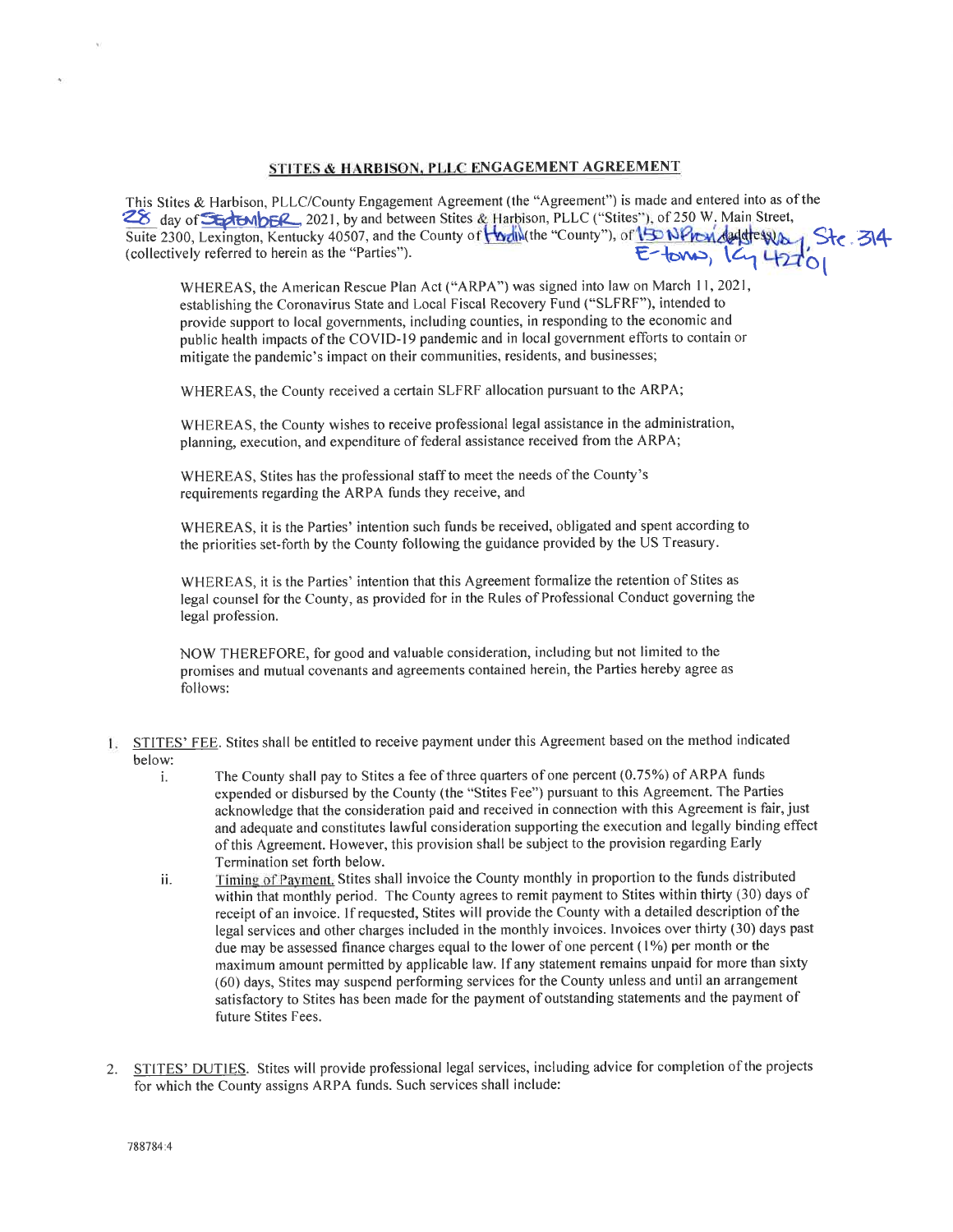- Advice and consultation on adherence to the US Treasury lnterim and Final Guidance (Treasury Guidance) applicable to expenditures of ARPA funds; l.
- Advice and consultation on preparing and implementing policies related to ARPA fund expenditures in accordance with the Treasury Guidance and other applicable law ll.
- Advice and consultation on procedures for submission ofall quarterly and final reports as required by the Treasury Guidance and other applicable law; iii.
- Advice and consultation on legal mandates for coordinating receipt, validation and payment of all contracts associated with projects designated by the County, including but not limited to architectural, engineering and construction contracts, other professional services contracts, and other procurement contracts set forth in Treasury Guidance and other applicable law; iv.
- Communicating with the County regarding desired projects and any questions the Counfy may have  $\dot{V}$ . with respect to ARPA funds.
- 3. COUNTY'S DUTIES. To enable Stites to represent the County effectively, the County agrees to cooperate with Stites and disclose all facts and documents that may be relevant to the subject matter of this Agreement.
- 4. RELATIONSHIP OF PARTIES. This Agreement is not intended, nor shall it be construed to create, an employer/employee, partnership, or joint venture relationship between the Parties. For purposes of this Agreement, Stites' sote client is the County, and not any affiliate, subsidiary, employee, officer, director, shareholder, partner, member, elected official, or citizen of the County. The County is Stites' client for the specific matter described in Section 2 herein. Stites does not undertake, and will not be deemed, to represent the County in connection with any other matter by virtue of this Agreement. Either at the commencement of Stites' representation of the County or during the course of Stites' engagement, Stites may express opinions or beliefs concerning the outcome of various proposed courses of action or the results that may be anticipated. Any such statements are intended to be an expression of Stites' professional opinion and judgment only, based on the information available at the time and the current state of the law, and such statements shall not be construed as promises or guarantees.
- 5. ATTORNEY-CLIENT PRIVILECE NOTIFICATION. The County acknowledges that this Agreement involves advice and consultation with Stites and a financial advisory firm, Compass Municipal Advisors, LLC. By signing below, the County acknowledges Stites has advised it of the limits of the attorney-client privilege, particularly as it pertains to communications and other information shared with third parties, including Compass Municipal Advisors, LLC. While Stites and its attorneys shall keep all communications between Stites and the County confidential and privileged, all decisions as to what information is shared with third parties, including Compass Municipal Advisors, LLC, are the County's decisions to make and Stites shall have the right to rely on the County's direction as to information that should be shared with Compass Municipal Advisors, LLC and any other third parties. Stites is a professional limited liability company. In general, this means that each member of the firm is responsible for his or her own professional actions and that the assets of Stites also stand behind the professional actions of each member. The liability of members not directly performing services to you and the liability of others employed by Stites may be limited by applicable law.
- 6. NO THIRD-PARTY BENEFICIARIES.This Agreement and all rights under it are intended for the sole benefit of the Parties to it and shall not imply or create any rights on the part of, or obligations to, any other entity not a party to this Agreement.
- 7. EARLY TERMINATION. Either party may terminate this Agreement for any or no reason upon thirty (30) days prior written notice ("Early Termination"). In the event of Early Termination, Stites shall be entitled to receive the Stites Fee as set forth below:
	- a. Stites shall be entitled to retain the Stites Fee, calculated in accordance with County expenditures per Section 1 above, regardless of how much work has or has not been completed. Further, the County shall pay Stites for any amounts Stites remains obligated to pay third parties which were incurred within the thirty (30) days preceding notice of Early Termination. Stites shall take reasonable efforts to cancel such obligations prior to Early Termination taking effect. Upon the County's termination of Stites, Stites shall return all Client Files (defined below) promptly upon payment of outstanding fees and costs.
	- b. Stites may terminate this Agreement and withdraw from representation of the County if the County fails to fulfill its obligations under this Agreement, including the County's obligation to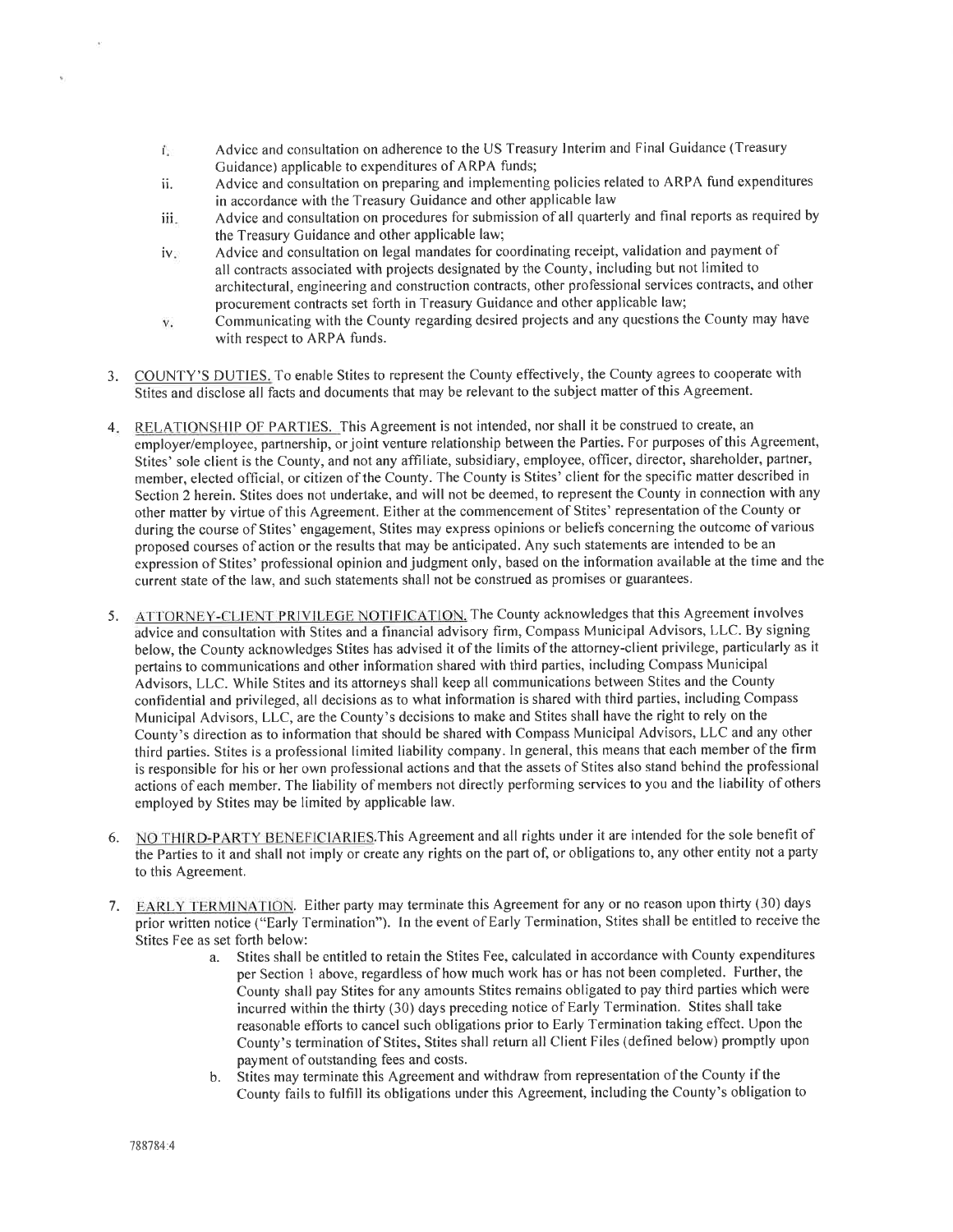pay Stites fees and expenses, or as permitted or required under any applicable standards of professional conduct or rules of court or administrative agency. The County acknowledges that several types of conduct or circumstances may require Stites to withdraw from representing <sup>a</sup> client and that other circumstances or conduct may clearly constitute a basis for withdrawal. Among these are misrepresentation or failure to disclose a material fact; taking actions in contravention of Stites' advice; and conflicts of interest concerning another of Stites' clients. Stites will attempt to identify in advance and discuss with you any situation which may lead to Stites' withdrawal, and, if withdrawal becomes necessary, to immediately provide written notice to the County.

- 8. ASSIGNMENT. Neither Party may assign this Agreement or pledge any amount payable hereunder voluntarily, involuntarily or by operation of law without prior written consent of the other Party.
- g. FILE RETENTION. Stites will retain its files ("Client Files") for this matter for at least ten ( l0) years after completion or termination of representation, unless other arrangements have been made in writing. Client Files may be destroyed at any time after such ten-year retention period unless the Parties make other arrangements and confirm those arrangements in writing. The Client Files include correspondence between Stites & Harbison PLLC and the County or third parties, pleadings, motions, briefs, discovery, legal research and memoranda (other than personal attorney work product), transcripts, affidavits, witness statements, expert reports, legal instruments such as wills, deeds and contracts, corporate records, documents filed with governmental agencies, other documents exchanged with other parties to transactional matters, and other papers or property received from the County or third parties, or prepared for the County's use or on the County's behalf, during the representation. The Client Files do not include Stites' invoices and other billing and timekeeping records; internal memoranda, internal communications between or among Stites' attorneys and other personnel; attorney's notes and other personal attorney work product; conflict checks and other client and matter intake-related papers; client-relationship documentation (such as engagement letters, conflict waiver lefters, screening memoranda, end-of-matter and final disposition letters, and termination of engagement letters); County contact information; calendars maintained by Stites attorneys and other personnel; other records generated by Stites' administrative departments; personnel assignments and records; other documents intended for internal use; and documents that Stites is prohibited, by court order or agreement with a third parfy, from providing to the County. If the County requests the transfer of its Client Files, the County agrees to pay for the time and expense involved in such transfer.
- 10. MEDIATION. In the event of a dispute regarding this Agreement or any term herein which the parties are unable to first resolve informally, the Parties agree to next attempt to resolve such dispute in good faith through mediation with a mediator mutually agreed upon by the Parties. The costs of the mediation shall be borne equally between the Parties. Participation in this mediation process shall be deemed a prerequisite to filing of a lawsuit to enforce any rights hereunder.
- 11. NOTICES. All notices and other communications required or permitted under this Agreement shall be in writing. Such notices may be delivered by U.S. Mail and shall be deemed delivered three days after being postmarked. Such notices may also be delivered by hand, facsimile, or e-mail in which event notice shall be deemed effective when delivered. Notice shall be delivered to the addresses indicated in the first paragraph ofthis Agreement.
- 12. ENTIRE AGREEMENT. Stites and the County certify that they have each read the entire contents of this Agreement and acknowledge receipt of a copy of same. It is expressly agreed that all terms and conditions of this Agreement are included herein, and that this Agreement shall constitute the complete and final agreement among the Parties and supersede all prior agreements, understandings or arrangements whether oral or written, between the Parties with respect to the subject matter hereof.
- 13. AMENDMENTS. This Agreement may not be modified or amended, except by written agreement signed by each of the Parties hereto.
- 14. SEVERABILITY. lf any term or provision of any part of this Agreement shall be invalid or unenforceable, the remainder of this Agreement or the application of such terms or provisions to persons or circumstances (other than